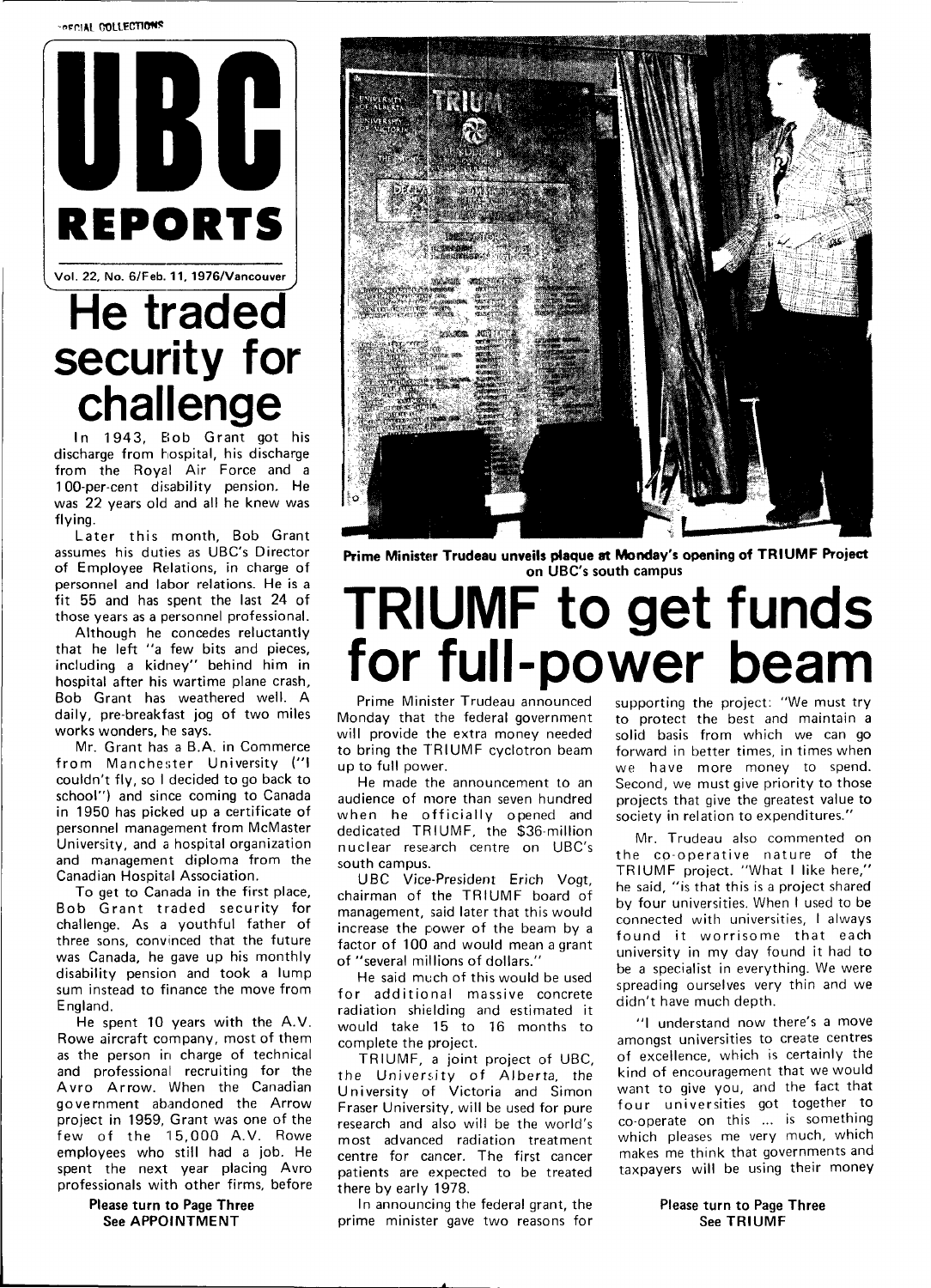|                                                        | <b>THE MUSIC BOX</b>                                                                                                                                                                                                            |
|--------------------------------------------------------|---------------------------------------------------------------------------------------------------------------------------------------------------------------------------------------------------------------------------------|
| THURSDAY, FEB. 12                                      |                                                                                                                                                                                                                                 |
| 12:30 p.m.                                             | <b>FACULTY RECITAL.</b> John Husser, bassoon and tenor sax; Dale<br>Reubart, piano; Hans-Karl Piltz, viola; Gwen Thompson Robinow, violin;<br>John Rapson, clarinet; with Kathryn Husser, soprano, perform Music of             |
|                                                        | Hindemith, Webern, Osborne, Stein, Tansman and Bitsch.                                                                                                                                                                          |
| FRIDAY, FEB. 13                                        |                                                                                                                                                                                                                                 |
| 12:30 p.m.                                             | <b>GRADUATION RECITAL.</b> Hugh Sandilands, guitar, plays Music of de<br>Falla, Bach and Sor,                                                                                                                                   |
| 8:00 p.m.                                              | <b>UBC CHAMBER PLAYERS.</b> Robert Rogers, piano and harpsichord;<br>John Loban, violin; Eugene Wilson, cello; Paul Douglas, flute; Brian<br>G'Froerer, horn, play Music of J.S. Bach, Doppler, Stamitz, Barboteu and<br>Weber. |
| <b>WEDNESDAY, FEB. 18</b>                              |                                                                                                                                                                                                                                 |
| 12:30 p.m.                                             | <b>UBC COMPOSERS features Music of Douglas, Liang, Shearer, Weisgarber</b><br>and Wilson.                                                                                                                                       |
| THURSDAY, FEB. 19                                      |                                                                                                                                                                                                                                 |
| 12:30 p.m.                                             | <b>FACULTY RECITAL.</b> Paul Douglas, flute; Melinda Coffey, harpsi-<br>chord; Eugene Wilson, gamba; with special guest Jerry Domer, oboe, play                                                                                 |
| 8:00 p.m.                                              | Music of J.S. Bach, Telemann, Quantz, Vivaldi and G. Jacob.<br><b>FACULTY RECITAL.</b> Loren Marsteller, euphonium, plays Music for<br>the Euphonium.                                                                           |
| All performances held in Recital Hall, Music Building. |                                                                                                                                                                                                                                 |

## **Tribute to benefactor**

UBC's president. Dr. Douglas T. Kenny, said Tuesday the death of Dr. H.R. MacMillan means that UBC has lost "one of its greatest friends and benefactors."

"His loss will be deeply felt, but his name will always be honored on this campus," Dr. Kenny said in a statement issued following the death of Dr. MacMillan on Tuesday at the age of 90.

Dr. Kenny continued: "Over a period of 30 years H.R. MacMillan made gifts totalling millions of dollars **to** UBC. These gifts were notable not just for their size but for their purpose. H.R. made it a principle to provide aid in areas that he felt were not properly the responsibility of government. He gave his support to scholarship rather than to bricks and mortar.

"His generosity took the form largely of financial assistance to students, of support to our graduate school, of research and teaching in such important fields as forestry, fisheries, ecology and medicine, and of massive improvement of our library system.

"He made his largest single contribution to education in 1965 when he made major gifts for the establishment of awards for graduate students, large donations to the Anglican and Union Theological Colleges (now combined in the Vancouver School of Theology), and an unprecedented gift to the UBC library. His generosity enabled the library to double its book purchases and become, for a time, one of the 10 wealthiest academic libraries in North America."

**2/UBC Reports/Feb. 11, 1976** 

Dr. Kenny also characterized Dr. MacMillan as a "strong supporter" of the UBC Museum of Anthropology throughout its existence. Dr. MacMillan contributed substantially to the museum's acquisition of artifacts of the northwest coast Indians and made grants that enabled UBC to purchase a number of special collections.

He financed the purchase of more than two thousand objects for the museum collection and helped to finance the acquisition of totem poles and other massive carvings.

Dr. MacMillan made his gifts personally to UBC, jointly with Mrs. MacMillan, through the H.R. MacMillan Family and Educational Funds, and through MacMillan Bloedel ht I

Dr. MacMillan's interest in fisheries and zoology took many forms, including a centenary gift in 1965 to strengthen the teaching staff of the former Institute of Fisheries, now the Institute of Animal Resource Ecology.

In addition, for many years Dr. MacMillan used his yacht to take UBC zoologists and fisheries scientists on annual collecting expeditions off California and Mexico.

In the Faculty of Forestry Dr. MacMillan provided funds for book purchases, a loan fund for students, an annual prize to the top graduating student, and for graduate and faculty research. He also made a substantial contribution to the building of the first road into UBC's research forest north of Haney in the Fraser Valley.

UBC honored Dr. MacMillan in 1950 when he was awarded the honorary degree of Doctor of Science.

## **Mid-term break Feb. 16 and 17**

Lectures and labs will be cancelled for most faculties during mid-term break, Monday, Feb. 16, and Tuesday, Feb. 17, but the University will remain open.

The proposed Heritage Day holiday, which was to be the third Monday in February, has not yet been proclaimed by the federal government.

During mid-term break, the Library will maintain normal operating hours but food will only be available at the Student Union Building cafeteria and the residences. All other food services for students will be closed.

The Faculty Club, however, will remain open for its normal hours.

SUB cafeteria hours are:

Saturday, Feb.  $14 - 9:00$  a.m. to 3:30 p.m.

Sunday, Feb.  $15 - 10:00$  a.m. to 4:30 p.m.

Monday, Feb.  $16 - 9:00$  a.m. to 3:30 p.m.

Tuesday, Feb.  $17 - 9:00$  a.m. to 6:30 p.m.

## **Write, don't phone**

Didn't get your individual copy of UBC Reports at your campus address? Please, don't phone our circulation

department. In the interest of economy,  $UBC$ Reports is no longer being mailed to individuals on campus. Instead, we have instituted bulk deliveries to cover all faculties, schools, departments, divisions, etc.

If the office where you collect your mail isn't receiving enough copies, please ask the departmental secretary to send a note asking for more to Information Services, Main Mall North Administration Building, Campus.

If UBC Reports is not available in your departmental office on Wednesday afternoon please let us know, preferably by campus mail.

#### **'Dolly' opens tonight**

Tonight is opening night for Hello, Dolly!, the UBC Musical Theatre Society's 60th anniversary production. The musical stars Vancouver actress Roma Hearn with a supporting cast of UBC students and is directed by theatre department head John Brockington.

Hello, Dolly! runs until Saturday. Feb. 21, at 8:30 p.m. every night except Sunday in the old auditorium. Tickets are \$3 and \$4 and can be obtained from the Vancouver Ticket Centre, 683-3255.

A special student matinee is scheduled for Thursday, Feb. 19, at 12:30 p.m. Tickets, available at the AMS business office, are priced at \$2.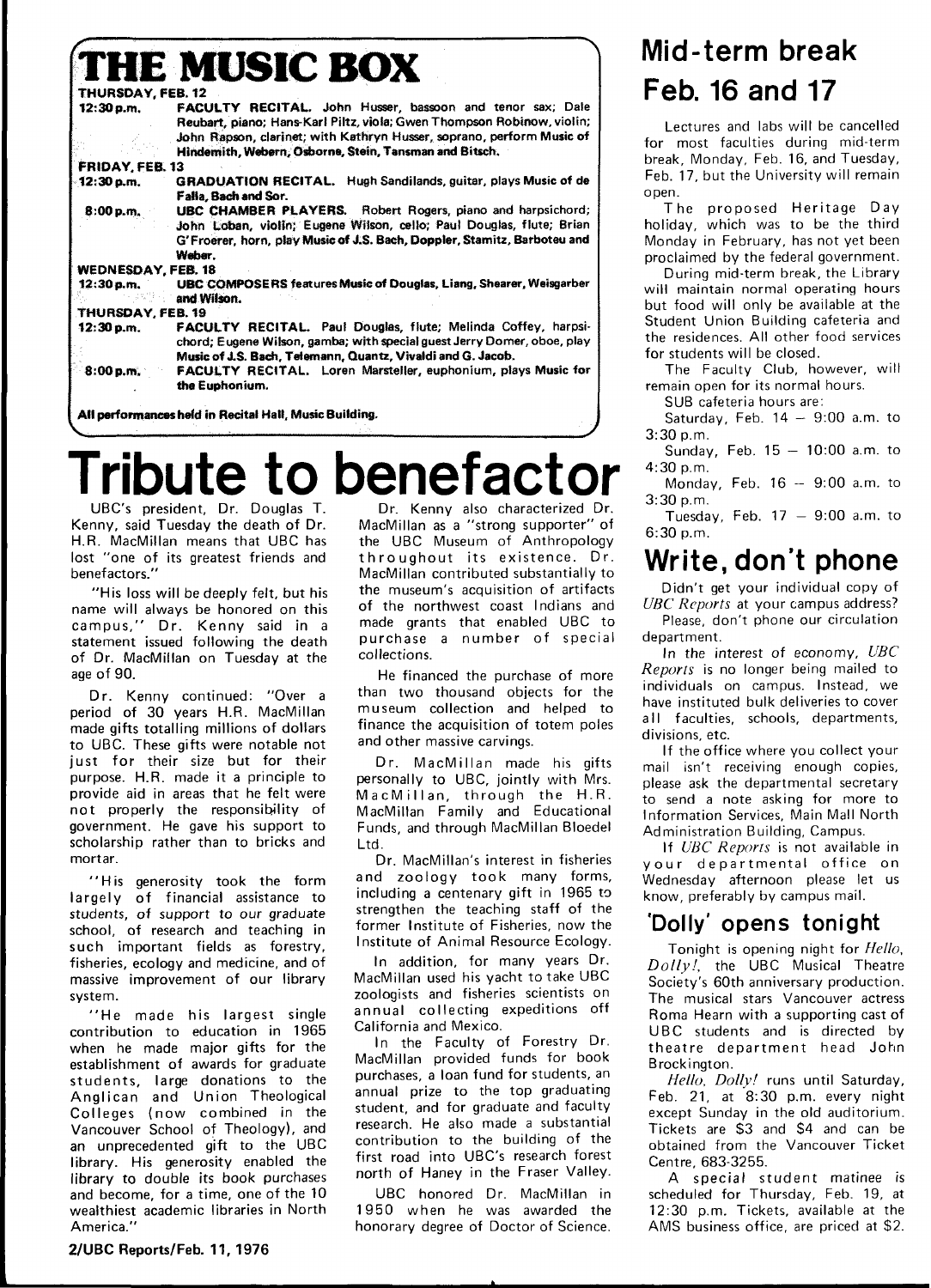## Day care gets boost **SPORTS MENU**

After almost ten years of day care operations, problems and growing pains being handled through parent committees and last-minute solutions, a permanent presidential advisory committee is to be set up to consider the day care needs of the campus community.

"In the past the problems have been solved by enterprising individuals," said Erich Vogt, vice-president of faculty and student affairs who has been involved in setting up the committee. Now, he said, there will be a permanent body to look into the problems of space, financing of new buildings and repairing old ones and planning for future expansion. "The committee should help to focus attention on

#### **APPOINTMENT**  Continued from Page One

moving on himself to Atlas Steel in 1960.

When Sunnybrook Hospital in Toronto was sold by the Department of Veterans Affairs to the University of Toronto for \$1 as a teaching hospital in 1966, Mr. Grant became personnel director.

He came to Vancouver in 1974 as director of manpower for the British Columbia Medical Centre.

He sees his strength as human relations and he is looking forward to the time when the personnel department at UBC will be a model for others to emulate.

"It's got to be more than just a post office box for job seekers," he says. "We have to practise what the University teaches — we have to take the concepts being taught in our social science courses and apply them right here."

On the labor relations side, Mr. Grant feels it is his function to develop a climate that is helpful, with a high degree of participation by line managers in negotiations.

"A collective agreement is a statement of personnel policy that has been negotiated between employees and management  $-$  not between the employees and a 'hired gun' doing the talking for management.

"Essentially, my role is to serve as a catalyst."

Bob Grant, an extremely positive person who refused to be "written off" at the age of 22, says bluntly that if his department at UBC doesn't contribute to the effectiveness of the University then it shouldn't exist.

And the new Director of Employee Relations makes it abundantly clear that he isn't planning to engineer a demise.

specific problems," said Dr. Vogt.

The presidential advisory committee is the result of recommendations by an ad hoc committee on day care facilities which was established by former president Walter Gage. That committee put forward 10 recommendations which the Board of Governors approved at their meeting of Feb. 3.

Among the recommendations were: that the needs of staff, faculty and single parents for partially co-operative day care centres be given first priority; that the expansion of day care facilities on the campus be done initially through conversion of huts in Acadia Camp when they become available; that the University take a leadership role in arranging for the financing of renovations which will be required in the conversion of day-care-designated huts; and that the University "use its good offices in bringing together the appropriate bodies to ensure that the Day Care Co-ordinator's salary ... be maintained at an adequate level."

### **Ceremony delayed**

The Thursday starting time of the official opening ceremony for new facilities in the Henry Angus Building at UBC has been changed from 3:30 p.m. to 5:00 p.m., UBC Commerce dean Noel Hall announced Tuesday.

He said that many of those who planned to attend the UBC ceremony were associates of the late H.R. MacMillan, whose funeral will take place at 2:30 p.m. Thursday at Christ Church Cathedral.

The new facilities being officislly opened are the Earle Douglas MacPhee Executive Conference Centre and the Cyrus McLean Audio-Visual Theatre.

### **TRIUMF**

#### Continued from Page One

more usefully instead of trying to have universities which are all things to all students."

The prime minister's cavalcade ran a gauntlet of peaceful protesters to enter the TRIUMF grounds.

About fifty demonstrators, supporters of the Pacific Life Community, chanted "Stop Trident" as the prime minister's car passed through their orderly ranks. The American Trident nuclear submarine is scheduled to be based just 50 miles south of the Canada-U.S. border at Bangor, Wash.

**ICE HOCKEY** - The University of Alberta Golden Bears visit UBC on Friday and Saturday to take on the Thunderbirds. Both games at 8 p.m. in the Thunderbird Winter Sports Centre.

**WRESTLING** - UBC meets the University of Regina in the wrestling room at Thunderbird Stadium at 2 p.m. on Saturday.

**GYMNASTICS** - The University of Alberta team will be here for a 2 p.m. meet with UBC on Saturday in the apparatus gymnasium (Unit 2) of the Physical Education complex on 10th Avenue.

**SOCCER** - The UBC Thunderbirds meet Firefighters at 2 p.m. on Saturday in Thunderbird Stadium.

**VOLLEYBALL** - Play in the UBC invitational tournament begins at 8 a.m. Saturday in the War Memorial Gymnasium. Finals at approximately 9 p.m.

### **Gifts pour in for UBC's indoor pool**

Fund-raisers for UBC's new indoor swimming pool have so far netted \$31,836 from faculty gifts and pledges and a community appeal to households west of Granville Street.

The community appeal, which included a canvass by about four hundred students, has so far resulted in 193 gifts totalling \$6,251. Just over 140 faculty members have so far given or pledged \$25,585.

Overall target for the fund drive is \$1.3 million, exclusive of \$925,000 pledges by the AMS and the University. Gifts will also be sought from UBC employed staff, corporations, foundations and UBC graduates.

The first gift in a national campaign to complete UBC's Asian Centre has also been received by the University. Imperial Tobacco Co. has pledged \$3,000 to the fund, which has a target of \$3.5 million.

Published by the University **• (••I F** of British Columbia on **Wednesdays and distributed REPORTS** free. Jim Banham, editor.<br>**REPORTS** Judith Walker, staff writer. Production assistants — Bruce Baker and Anne Shorter. Send letters to the Editor to Information Services, Main Mall North Administration Building, UBC, 2075 Wesbrook Place, Vancouver, B.C. V6T 1W5.